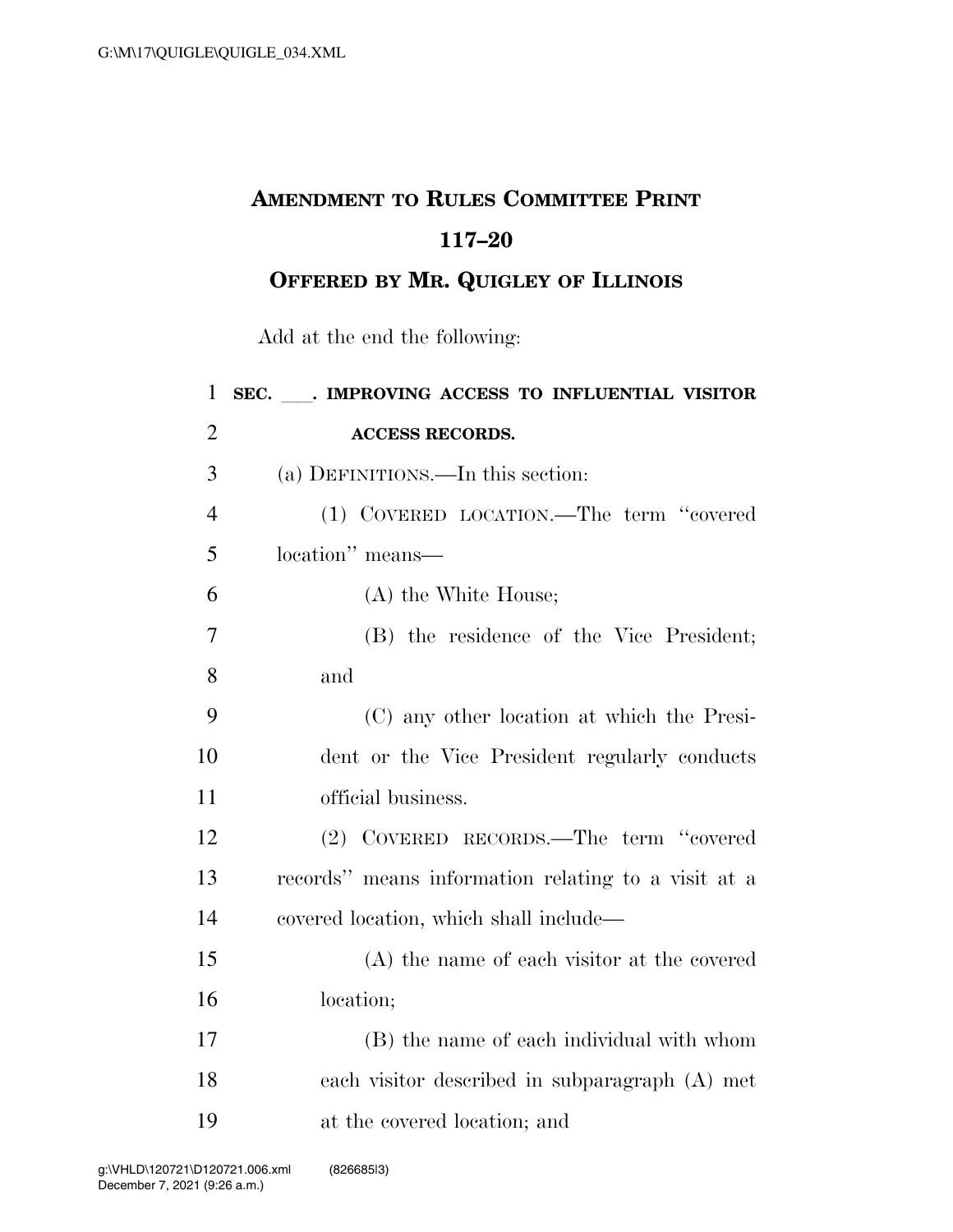| $\mathbf{1}$   | (C) the purpose of the visit.                                |
|----------------|--------------------------------------------------------------|
| $\overline{2}$ | (b) REQUIREMENT.—Except as provided in sub-                  |
| 3              | section (c), not later than 90 days after the date of enact- |
| 4              | ment of this Act, the President shall establish and update,  |
| 5              | every 90 days thereafter, a publicly available database that |
| 6              | contains covered records for the preceding 90-day period,    |
| 7              | on a publicly available website in an easily searchable and  |
| 8              | downloadable format.                                         |
| 9              | (c) EXCEPTIONS.—                                             |
| 10             | (1) IN GENERAL.—The President shall not in-                  |
| 11             | clude in the database established under subsection           |
| 12             | (b) any covered record—                                      |
| 13             | (A) the posting of which would implicate                     |
| 14             | personal privacy or law enforcement concerns or              |
| 15             | threaten national security;                                  |
| 16             | (B) relating to a purely personal guest at                   |
| 17             | a covered location; or                                       |
| 18             | (C) that reveals the social security number,                 |
| 19             | taxpayer identification number, birth date,                  |
| 20             | home address, or personal phone number of an                 |
| 21             | individual, the name of an individual who is less            |
| 22             | than 18 years old, or a financial account num-               |
| 23             | ber.                                                         |